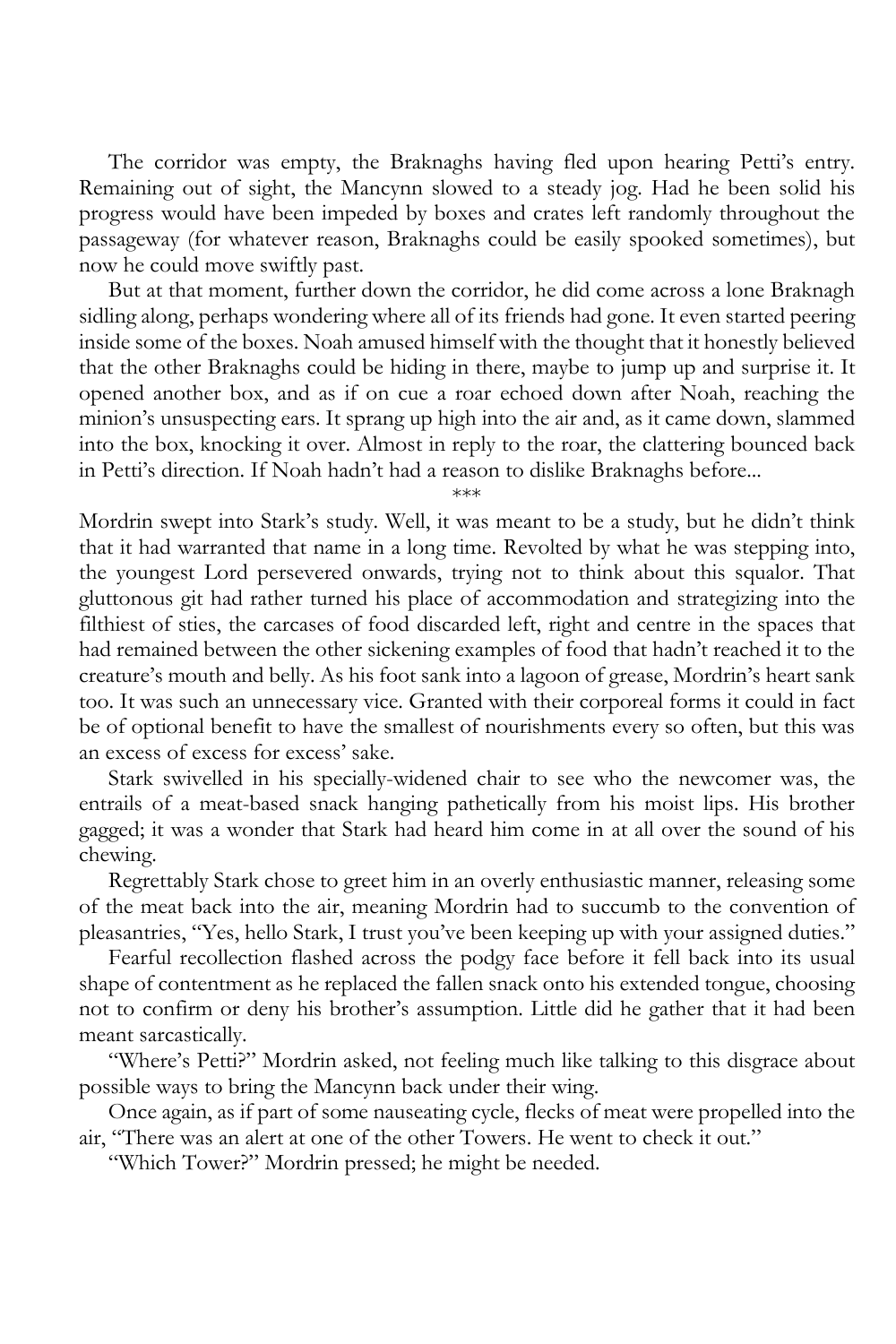Noah watched as the Braknagh hastily stood up in shock, realising the mistake it'd made, a conclusion reinforced by the now rapid thudding of Petti's feet as he was undoubtedly charging towards them. When logical thought finally overcame shock in the Braknagh's brain it began to run in the opposite direction, inanely trying to save whatever life it had. As Noah's gaze followed the minion he caught sight of what had fallen out of the box. Now he knew that he could continue running or stand and fight.

Petti came around the corner, bouncing off the opposite wall in his uncontrolled pursuit. Shaking his head, he saw to his disappointment what had made the noise. Oh well, he might as well eat.

As Noah had hoped the purpling creature began to flash forwards in the direction of the Braknagh. With its short legs there was no chance that the minion could escape, and in no time at all it was being grasped in the oddly-shaped jaws of the Brethren Lord. But Petti's enjoyment couldn't last, for as soon as he had drawn level with the Mancynn Noah had reappeared and thrust out the welding rod he'd picked up a minute before when he had momentarily come back into *phase*. The rod pierced the scarred hide of the beast, although not as much as he'd have liked it to have done. As any injured animal in this situation would have done, Petti let go of his prey as he gave a strangled yelp, the halved Braknagh falling to the floor upon which it had tried to run. Noah tried in vain to twist the sharp end of the rod inside the wound, to further the damage he was causing his old master. For a second it looked as if he had managed to prevent Petti from moving into a position where he could bite him, but before Noah could realise this glorious victory Petti snapped the rod in two. Now free from the crude weapon, the Lord rose up on his bowing hind legs, the Mancynn clasped tightly in his hands. His plan of attack going backwards, Noah was slammed against the wall, uneven claws squeezing their way into his skin. Blood rushing in his ears, Noah did the first thing that sprung to mind.

Petti's only warning was that he felt his claws suddenly falling through the man's flesh, the resistance he'd been fighting gone, as if the arms were hollow. And just as Noah had not been able to comprehend his supposed triumph over him, Petti did not put two and two together, not before the Mancynn had pushed away from the wall with his newly muscular legs, making himself and the Lord fly into the air. The entwined pair hurtled towards the vertex of the ceiling and the wall, the hard surface approaching fast. Still clinging on to his opponent, Noah went out of *phase*.

The chamber was so large as to stretch out of sight. The majority was obscured by the poorly-built hodgepodge of a metalwork column that was the home of the Braknaghs when they were off duty. Younglings scuttled on the rusting girders that poked out into the abyss, daring each other to go further towards the edge in full knowledge that they weren't supposed to. Yet this time one youngster in particular, who had always been the most eager to prove herself brave, saw something very unusual indeed as she trod on the